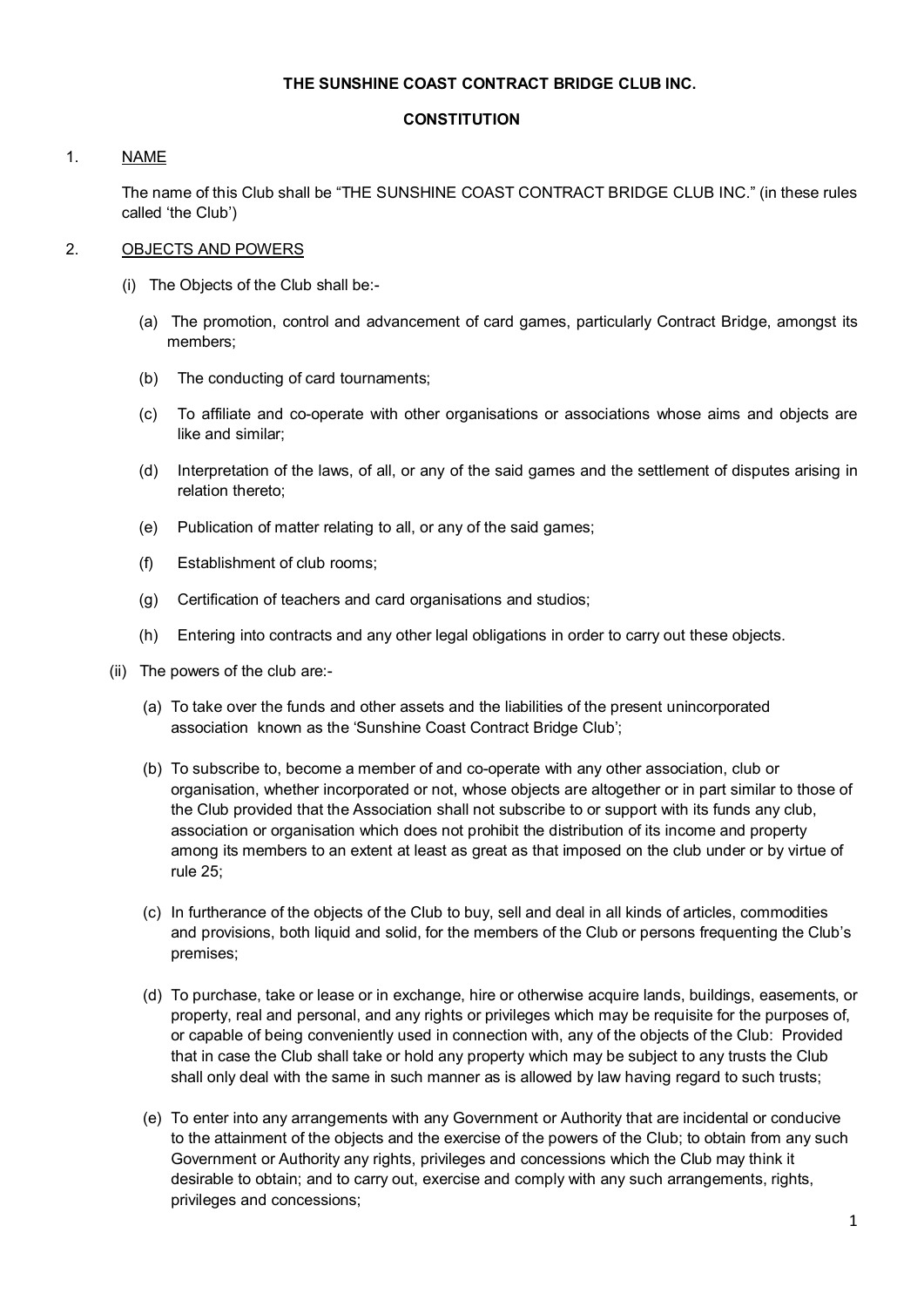- (f) To appoint, employ, remove or suspend such managers, clerks, secretaries, servants, workmen and other persons as may be necessary or convenient for the purpose of the Club;
- (g) To remunerate any person or body corporate for services rendered, or to be rendered, and whether by way of brokerage or otherwise in placing or assisting to place or guaranteeing the placing of any unsecured notes, debentures or other securities of the incorporated association, or in or about the incorporated association or in the furtherance of its objects;
- (h) To construct, improve, maintain, develop, work, manage, carry out, alter or control any houses, buildings, grounds, works or conveniences which may seem calculated directly or indirectly to advance the Club's interests, and to contribute to, subsidise or otherwise assist and take part in the construction, improvement, maintenance, development, working, management carrying out, alteration or control thereof;
- (i) To invest and deal with the money of the club not immediately required in such manner as may from time to time be thought fit;
- (j) To take or otherwise acquire, and hold shares, debentures or other securities on any company or body corporate;
- (k) To borrow or raise money either alone or jointly with any other person or legal entity in such manner as may be thought proper and whether upon fluctuating advance account or overdraft or otherwise to represent or secure any moneys and further advances borrowed or to be borrowed alone or with others as foresaid by notes secured or unsecured, debentures or debenture stock perpetual or otherwise, or by mortgage, charge, lien or other security upon the whole of any part of the incorporated association's property or assets present or future any to purchase, redeem or pay off any such securities;
- (l) In furtherance of the objects of the Club to sell, improve, manage, develop, exchange, lease dispose of, turn to account or otherwise deal with all or any part of the property and rights of the Club;
- (m) To take or hold mortgages, liens or charges, to secure payment of the purchase price, or any unpaid balance of the purchase price, of any part of the Club's property or whatsoever kind sold by the Club, or any money due to the Club from purchasers and others;
- (n) To take any gift of property whether subject to any special trust or not, for any one or more of the objects of the Club from purchasers and others;
- (o) To take such steps by personal or written appeals, public meetings or otherwise, as may from time to time be deemed expedient for the purpose of procuring contributions to the funds of the Club, in the shape of donations, annual subscriptions or otherwise;
- (p) To print and publish any newspapers, periodicals, books or leaflets that the Club may think desirable for the promotion of its objects;
- (q) In furtherance of the objects of the Club to amalgamate with any one or more incorporated associations having objects altogether or in part similar to those of the Club and which shall prohibit the distribution of its or their income and property among its or their members extent at least as great among its or their members extent at least as great as that imposed upon the Club under or by virtue of rule 25;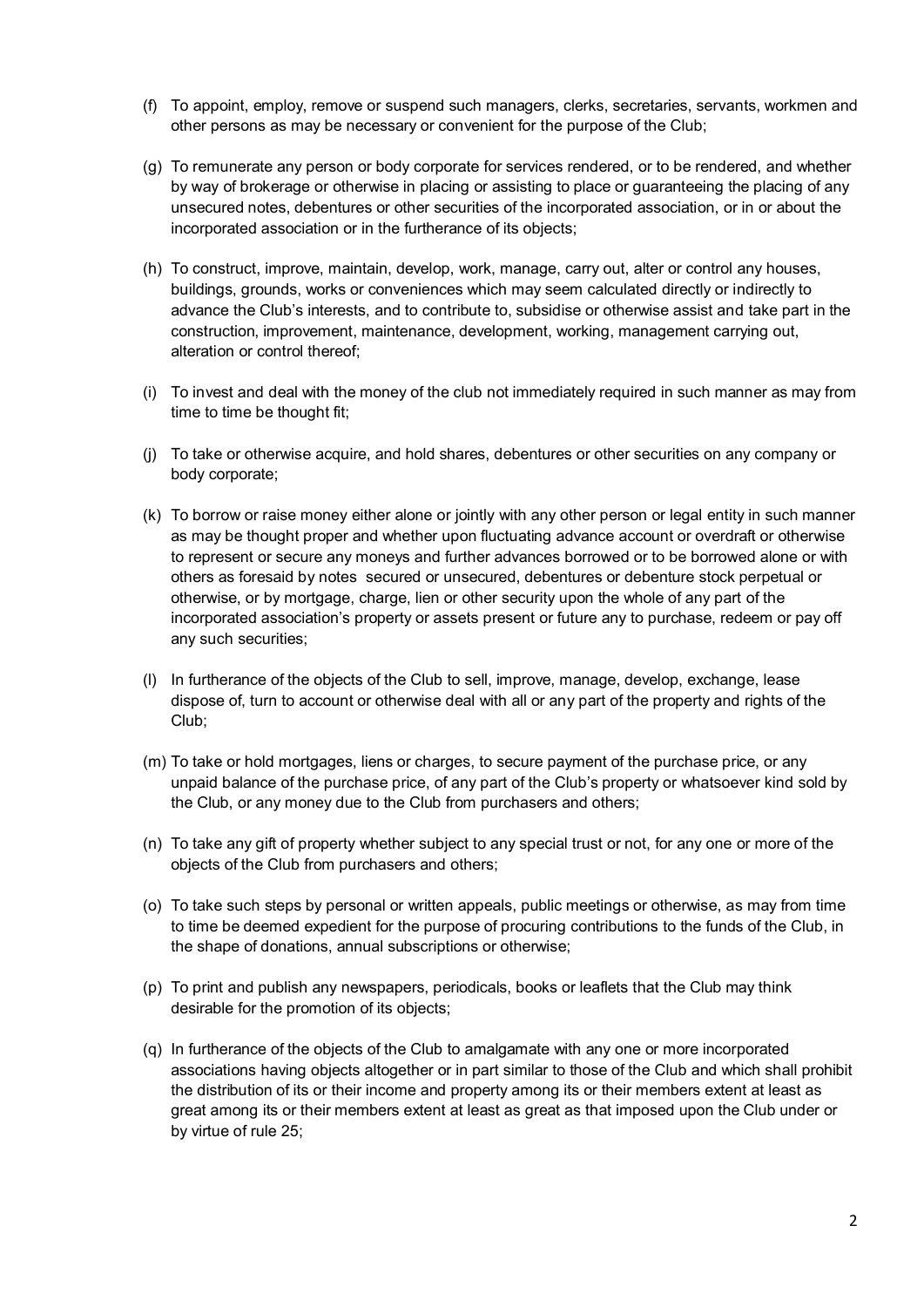- (r) In furtherance of the objects of the Club to purchase or otherwise acquire and undertake all or any part of the property, assets, liabilities and engagements of any one or more of the incorporated associations with which the Club is authorised to amalgamate;
- (s) In furtherance of the objects of the Club to transfer all or any part of the property, assets, liabilities and engagements of the Club to any one or more of the incorporated associations with which the Club is authorised to amalgamated;
- (t) To make donations for patriotic, charitable or community purposes;
- (u) To transact any lawful business in aid of the Commonwealth of Australia in the protection of any war in which the Commonwealth of Australia is engaged;
- (v) To do all such other things as are incidental or conducive to the attainment of the objects and the existence of the Club.

# 3. HEADQUARTERS

The Headquarters of the Club shall be located in Buderim, Queensland, or in such other place as the Club may from time to time decide.

### 4. MEMBERSHIP

(i) Ordinary Members, namely persons who have been proposed as members, accepted by Committee, and become financial, shall be deemed to be members of the Club. The numbers of ordinary members shall be unlimited.

(ii) Life Members, namely those persons approved by the Club who shall have paid to the Club the Life Membership subscription from time to time in force. The Club and/or its Committee shall have the right at any time to refuse to receive life subscriptions for such period as it may think fit.

(iii) Honorary Life Membership may be granted to members for meritorious service to the Club upon the recommendation of the Committee confirmed at an Annual General Meeting of the Club. An Honorary Life Member shall not be obliged to pay any subscription but shall otherwise be subject to the same obligations and entitled to the same privileges as other members.

(iv) Visitors: Playing visitors will be welcomed and will be required to pay the prescribed table fees.

(v) Honorary Members: Namely those persons not normally resident in Queensland whom the Committee may think proper to admit to Honorary Membership, provided that no such admission shall confer such privilege for more than two calendar months and that no person shall be twice admitted to Honorary Membership within any one period of twelve calendar months. Honorary Members shall have no vote at any meeting of the Club or be eligible to hold office therein.

(vi) (a) Every person who at the date of incorporation of the Club was a member of the Unincorporated Club and who on or before the date of incorporation agrees in writing to become a member of the Club shall be admitted by the Management Committee to the same class of Membership of the Club as that member of the Club who previously to his agreeing to become a member the Club has paid his subscription due on the 1<sup>st</sup> day of August, 1986, as a member of the unincorporated association (Club) shall not be liable to pay any further sum by way of annual subscription to the Club for the period to the 1<sup>st</sup> August, 1987.

(vi) (b) Every applicant for any class of membership of the Club (other than the members of the unincorporated club referred to in sub-rule (a)) shall be proposed by one member of the Club and seconded by another member. The application for membership shall be made on the prescribed form, signed by the applicant and his proposer and seconder and shall be in such form as the Management Committee from time to time prescribe.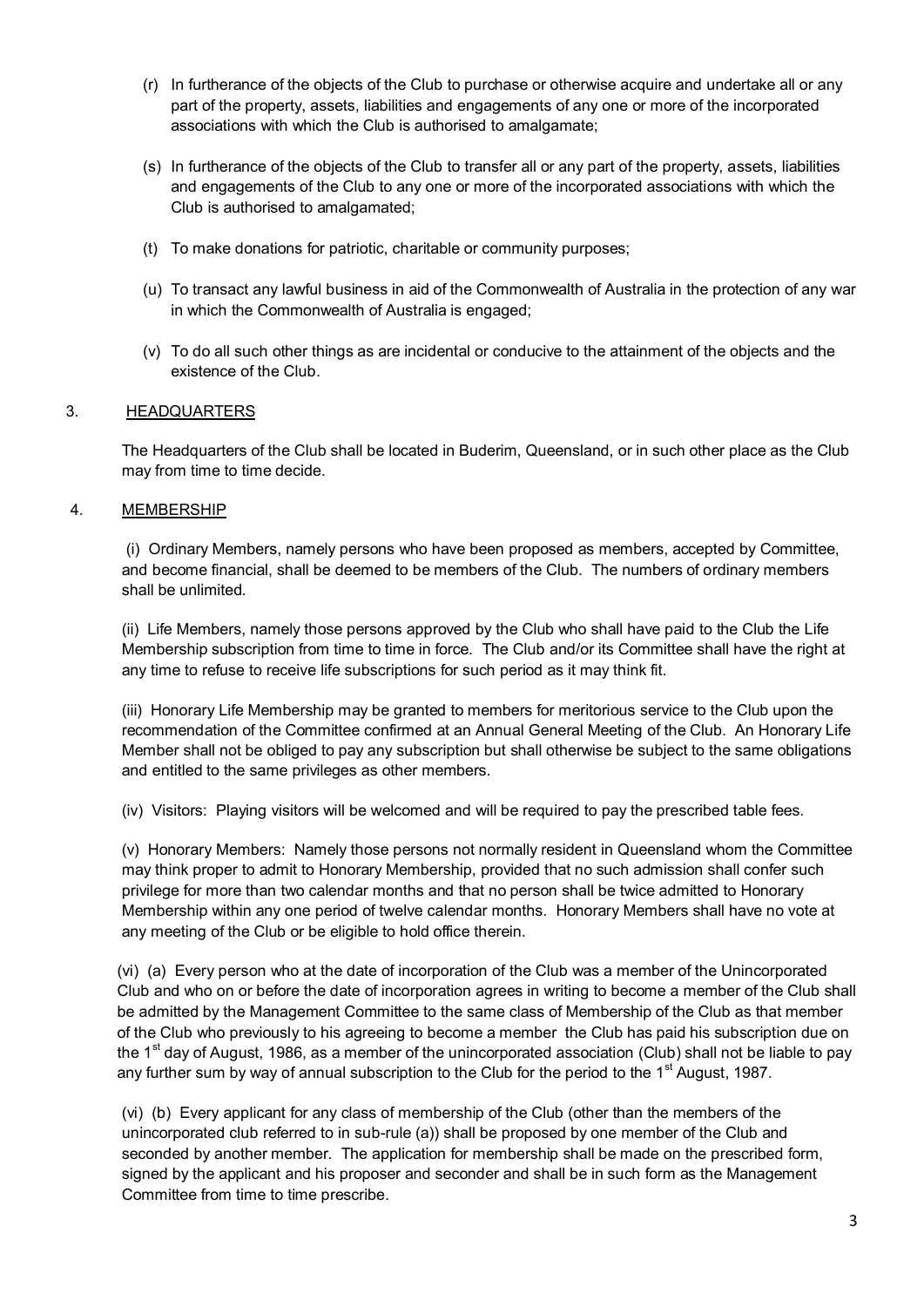### 5. MEMBERSHIP SUBSCRIPTIONS

(i) The subscriptions payable by the various types of members shall be determined by the Annual General Meeting each year, or by a Special General Meeting convened for that particular purpose.

(ii) Life Members and Honorary Life Members shall be exempt from payment of any annual subscriptions. Life members, but not Honorary Life Members, shall be subject to any levies stuck under Clause thereof.

### 6. ADMISSION AND ELECTION OF MEMBERS

(i) At the next meeting of the Management Committee after the receipt of any application and the fee applicable for any class of membership, such application shall be considered by the Management Committee, who shall thereupon determine upon the admission or rejection of the applicant.

(ii) Any applicant who receives a majority of the votes of the members of the Management Committee present at the meeting at which such application is being considered shall be accepted as a member of the class of membership applied for.

(iii) Upon the acceptance or rejection of an application for any class of membership the Secretary shall forthwith give the applicant notice in writing of such acceptance or rejection.

# 7. TERMINATION OF MEMBERSHIP

(i) A member may resign from the Club at any time by giving notice in writing to the Secretary. Such resignation shall take effect at the time such notice is received by the Secretary unless a later date is specified in the notice when it shall take effect on that later date.

- (ii) If a member:
	- (a) is convicted of an indictable offence; or
	- (b) fails to comply with any of the provisions of these rules; or
	- (c) has membership fees in arrears for a period of two months or more; or

(d) conducts himself in a manner considered to be injurious or prejudicial to the character or interests of the Club,

the Management Committee shall consider whether his membership shall be terminated.

(iii) The member concerned shall be given a full and fair opportunity of presenting his case and if the Management Committee resolves to terminate his membership it shall instruct the Secretary to advise the member in writing accordingly.

### 8. APPEAL AGAINST TERMINATION OF MEMBERSHIP

(i) A person whose application for membership has been rejected or whose membership has been terminated may within one month of receiving written notification therof, lodge with the Secretary written notice of his intention to appeal against the decision of the Management Committee.

(ii) Upon receipt of a notification of intention to appeal against rejection or termination of membership the Secretary shall convene, within three months of the date of receipt by him of such notice, a general meeting to determine the appeal. At any such meeting the applicant shall be given the opportunity to fully present his case and the Management Committee or those members thereof who rejected the application for membership or terminated the membership subsequently shall likewise have the opportunity of presenting its or their cases. The appeal shall be determined by the vote of the members present at such meeting.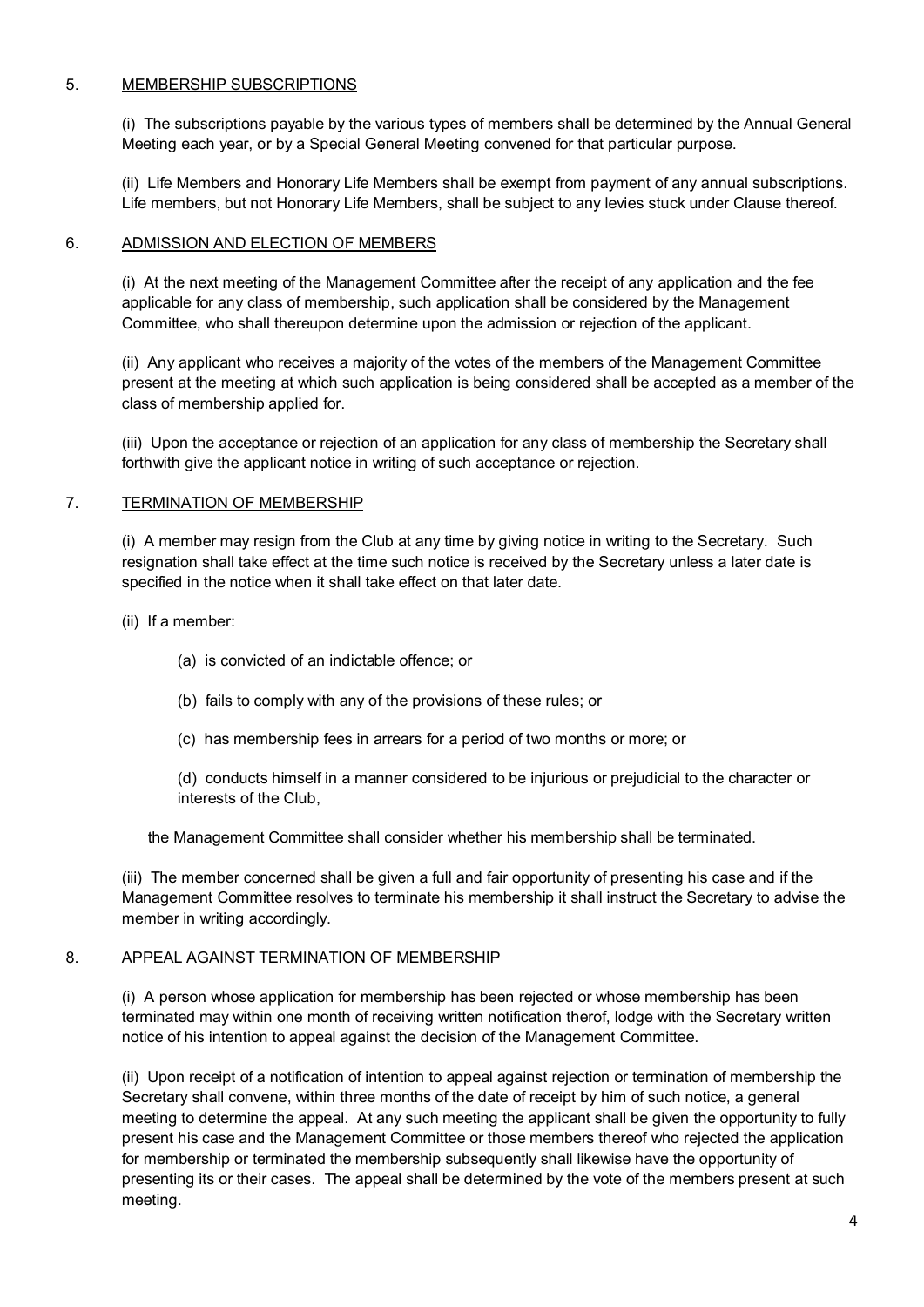(iii) Where a person, whose application is rejected, does not appeal against the decision of the Management Committee within the time prescribed by these rules or so appeals but the appeal is unsuccessful, the Secretary shall forthwith refund the amount of any fee paid.

### 9. REGISTER OF MEMBERS

(i) The Management Committee shall cause a Register to be kept in which shall be entered the names and residential addresses of all persons admitted to membership of the Club and the dates of their admissions.

(ii) Particulars shall also be entered into the Register of Deaths, Resignations, Terminations and Reinstatements of Membership and any further particulars as the Management Committee of the members at any General Meeting may require from time to time.

(iii) The Register shall be open for inspection at all reasonable times by any member who previously applies to the Secretary for such inspection.

### 10. MEMBERSHIP OF MANAGEMENT COMMITTEE

The affairs of the Club shall be managed by a Committee comprising:

- (i) The President of the Club as Chairman;
- (ii) The Vice President of the Club as Vice Chairman;
- (iii) The Secretary and the Treasurer of the Club, such positions to be combined if deemed desirable;
- (iv) Additional members (not less than three, not more than six);
- (v) The Immediate Past President of the Club (if still a member) as an officio with no voting rights.

### 11. ELECTION OF OFFICE BEARERS AND COMMITTEE

(i) Office bearers and Committee Members shall be elected at an Annual General Meeting and shall hold office until the next Annual General Meeting at which all of them shall retire but any or all of them who retire shall be eligible for re-election, provided that any office bearer or Committee Member may, at any time, submit his or her resignation to the Committee and further, that the Committee may appoint any member to fill any casual vacancy.

(ii) Nominations for Office Bearers and for membership of the Committee shall close at noon on the fourteenth day before the date of the Annual General Meeting.

(iii) Every such nomination shall be signed by two financial members, bear the signed acceptance of the nominee and be lodged with the Secretary.

(iv) Nominations may be accepted at the Annual General Meeting only if there be an insufficiency of nominations.

(v) A list of the candidates' names in alphabetical order, with the proposer's and seconder's names, shall be posted in a conspicuous place in the office or usual place of meeting of the Club for at least seven days immediately preceding the Annual General Meeting.

(vi) Where a ballot is necessary, it shall be held and conducted as follows:

(a) The ballot shall be a secret ballot.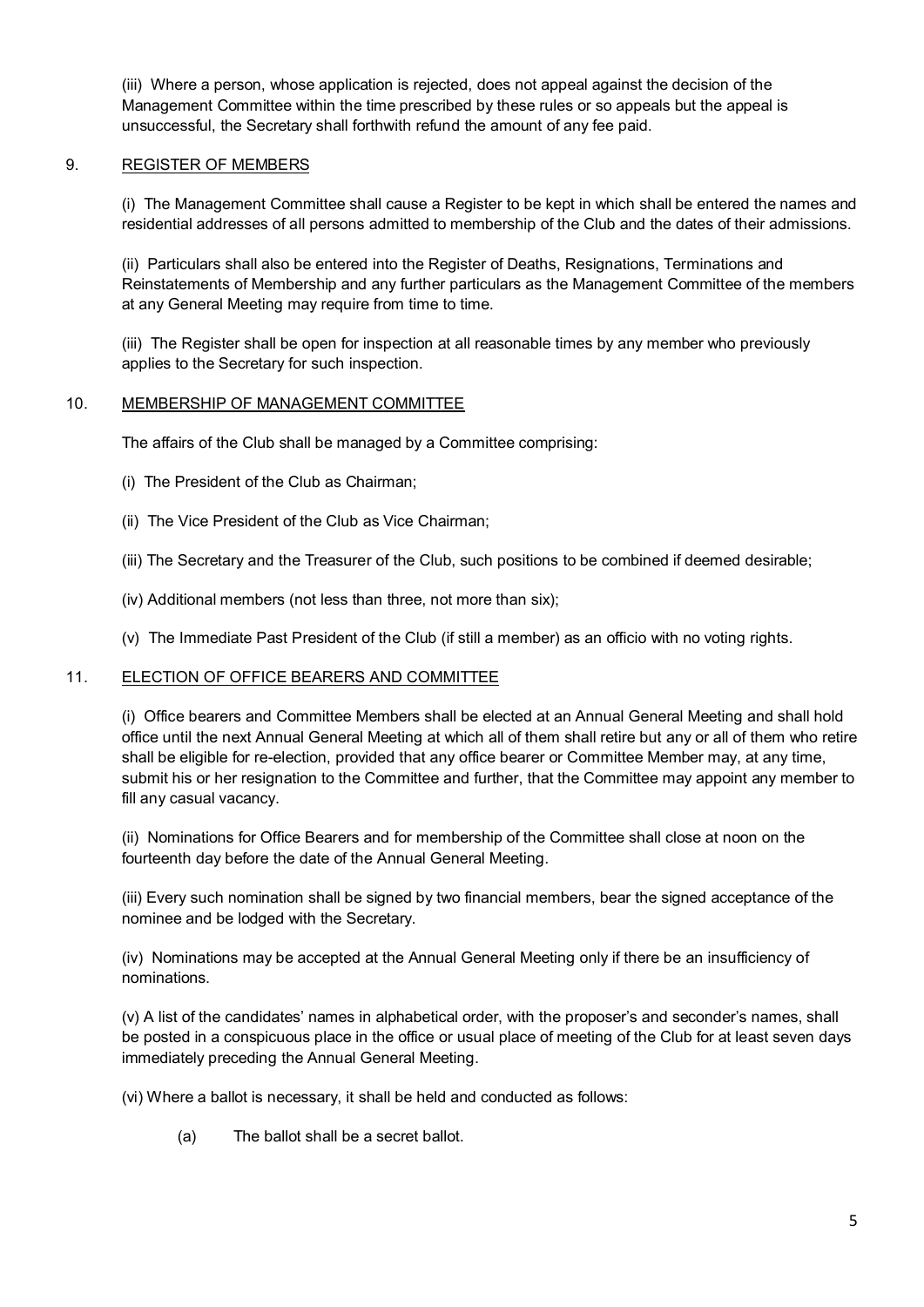- (b) The member obtaining the highest number of votes shall be declared elected, and, in the event of a tie, a further secret ballot shall be held as between the nominees who acquired the equal number of votes.
- (c) Two scrutineers shall be chosen by the Chairman of the meeting from among the members who are not candidates for election and they shall conduct the ballot and shall certify to the Chairman the names of the persons elected.
- (d) Any financial member of the Club unable to attend the Annual General Meeting may request from the Secretary a ballot paper containing the names of the candidates nominated for the positions of Office Bearer and Committee. The ballot paper shall be completed and placed in a sealed envelope and returned to the Secretary prior to the Annual General Meeting in accordance with given instructions. The sealed envelope containing the ballot paper shall be known as a Postal Vote and shall be accepted by the scrutineers for inclusion in the ballot count.
- (e) If before the ballot be taken the number of candidates for any position be reduced by withdrawals or otherwise to the number required to fill the vacancies for that position, that candidate or those candidates remaining shall be declared elected to the position or respective positions by the Chairman, without ballot.
- (f) The certificate of the scrutineers as to the result of any election shall be final and conclusive.
- (g) Forthwith after the declaration of the result of elections the ballot papers shall be burnt or otherwise destroyed by the scrutineers.

# 12. REMOVAL OF OFFICE BEARERS

The Club, by a resolution passed at a Special General Meeting by a two-thirds majority of members present and voting, may remove any Office Bearer or Committee Member before the expiration of his or her period of office and may, at the same, or a subsequent Special General Meeting, appoint another person in his or her stead.

The Committee is hereby empowered (but is not bound to) terminate by majority resolutions the tenure of office of any Committee Member who fails to attend any three out of five consecutive meetings of the Committee. Having so terminated any tenure of office the Committee may, either at the same or a subsequent meeting of the Committee, appoint another person to the vacancy thereby created.

### 13. MEETINGS OF MANAGEMENT COMMITTEE

- (i) The Management Committee shall meet at least once every calendar month to exercise its functions.
- (ii) A special meeting of the Management Committee shall be convened by the Secretary on the requisition in writing signed by not less than one-third of the members of the Management Committee, which requisition shall clearly state the reasons why such special meeting is being convened and the nature of the business to be transacted thereat.
- (iii) At every meeting of the Management Committee a simple majority of a number equal to the number of members elected and/or appointed to the Management Committee as at the close of the last General Meeting of members, shall constitute a quorum.
- (iv) Subject as previously provided in this rule, the Management Committee may meet together and regulate its proceedings as it thinks fit; provided that questions arising at any meeting of the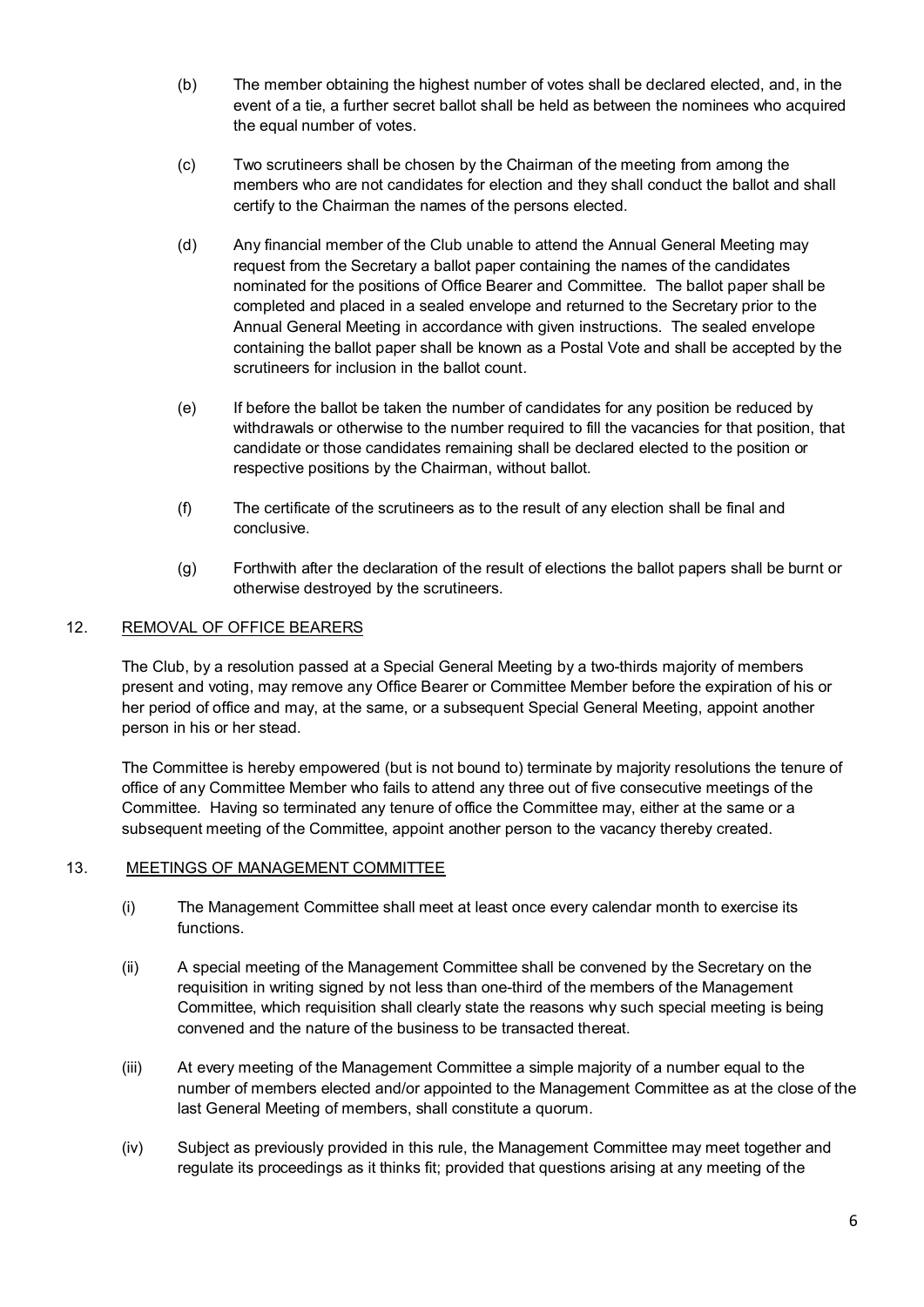Management Committee shall be decided by a majority of votes and, in the case of equality of votes, the question shall be deemed to be decided in the negative.

- (v) A member of the Management Committee shall not vote in respect of any contract or proposed contract with the Club in which he is interested or any matter arising thereout, and if he does so vote his vote shall not be counted.
- (vi) Not less than fourteen days notice shall be given by the Secretary to members of the Management Committee of any special meeting of the Management Committee. Such notice shall clearly state the nature of the business to be discussed thereat.
- (vii) The President shall preside as Chairman at every meeting of the Management Committee, or if there is no President, or if at any meeting he is not present within ten minutes after the time appointed for holding the meeting, the Vice President shall be Chairman, or if the Vice President is not present at the meeting, the members may choose one of their number to be Chairman of the meeting.
- (viii) If within half an hour from the time appointed for the commencement of a Management Committee Meeting a quorum is not present, the meeting, if convened upon the requisition of members of the Management Committee, shall lapse. In any other case it shall stand adjourned to the same day in the next week at the same time and place or to such other day and at such other time and place as the Management Committee may determine, and if at the adjourned meeting a quorum is not present within half an hour from the time appointed for the meeting, the meeting shall lapse.
- (ix) (a) The Management Committee may delegate any of its powers to a sub-committee consisting of such members of the Club as the Management Committee thinks fit. Any sub-committee so formed shall in the exercise of the powers so delegated conform to any regulations that may be imposed on it by the Management Committee.

(b) A sub-committee may elect a Chairman of its meetings. If no such Chairman is elected, or if at any meeting the Chairman is not present within ten minutes after the time appointed for holding the meeting, the members present may choose any of their number to be Chairman of the meeting.

(c) A sub-committee may meet and adjourn as it thinks proper. Questions arising at any meeting shall be determined by a majority of votes of members present and, in the case of an equality of votes, the question shall be deemed to be decided to the negative.

- (x) All acts done by any meeting of the Management Committee or of a sub-committee or by any person acting as a member of the Management Committee shall, notwithstanding that it is afterwards discovered that there was some defect in the appointment of any such member of the Management Committee or any of them were disqualified, be as valid as if every such person had been duly appointed and was qualified to be a member of the Management Committee.
- (xi) A resolution in writing signed by all the members of the Management Committee for the time being entitled to receive notices of a meeting of the Management Committee shall be as valid and effectual as if it had been passed at a meeting of the Management Committee duly convened and held. Any such resolution may consist of several documents in like form, each signed by one or more members of the Management Committee.

# 14. DUTIES OF SECRETARY/TREASURER

The duties of the Secretary/Treasurer shall be to perform all the necessary and proper clerical business of the Club; to carry out directions given by the Club, by its Management Committee and its Special Committees; to keep all proper and necessary books, minutes and records and generally to act as the executive officer of the Club; to receive, bank and account for all monies on behalf of the Club; to keep proper books of account and to submit the same at least once in each financial year to the audit of a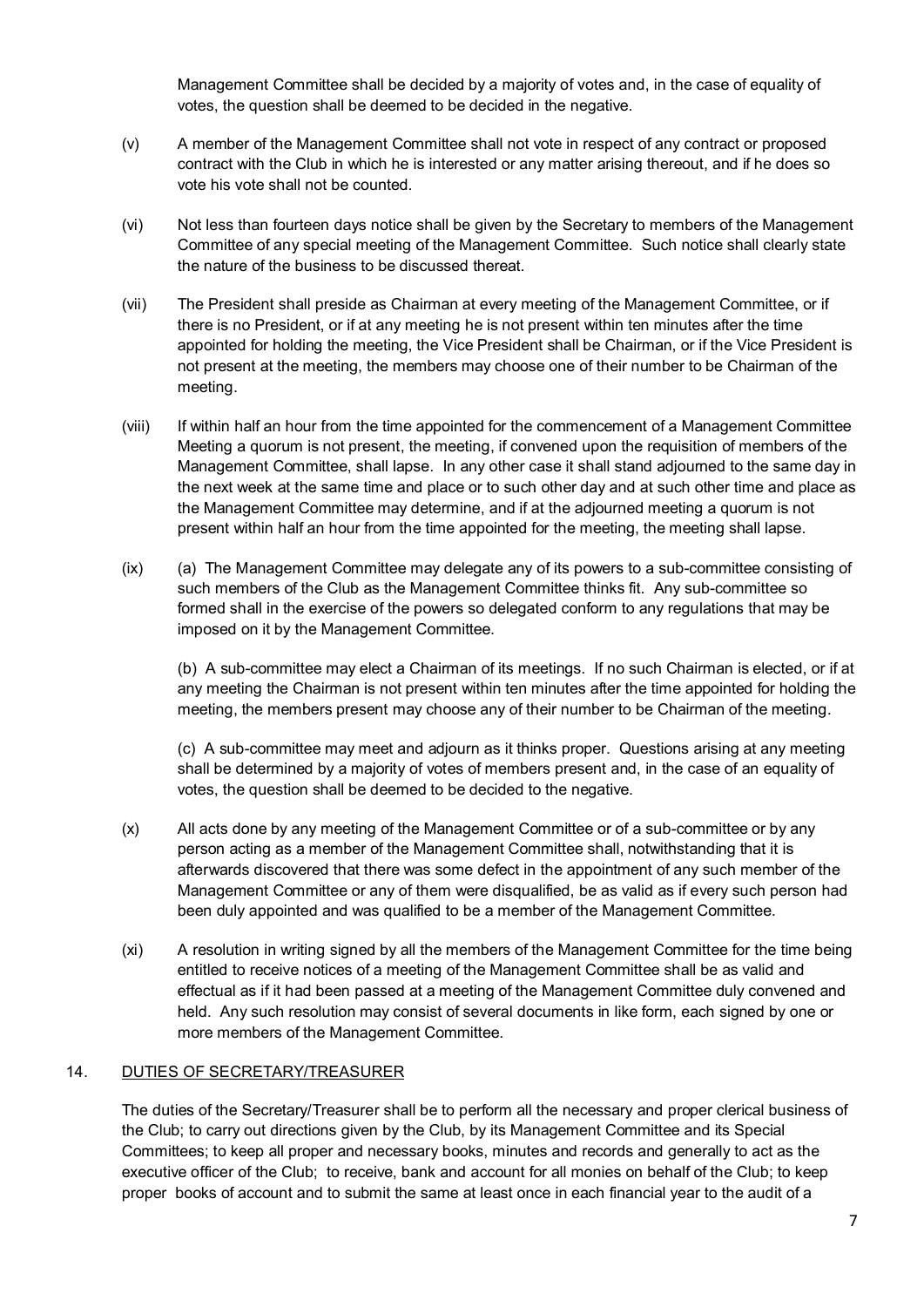qualified auditor; to submit to each meeting of the Club or Management Committee statements of receipts and expenditure of the Club and summaries of its assets and liabilities and to sign cheques, receipts and vouchers on behalf of the Club.

The Secretary shall cause full and accurate minutes of all questions, matters, resolutions and other proceedings of every Management Committee meeting and General Meeting to be entered in a book to be open for inspection at all reasonable times by any financial member who previously apples to the Secretary for that inspection. For the purpose of ensuring the accuracy of the recording of such minutes, the minutes of every Management Committee meeting shall be signed by the Chairman of that meeting or the Chairman of the next succeeding Management Committee meeting verifying their accuracy. Similarly, the minutes of every General Meeting shall be signed by the Chairman of that meeting or the Chairman of the next succeeding General Meeting: Provided that the minutes of any General Meeting shall be signed by the Chairman of that meeting or the Chairman of the next succeeding General Meeting or Annual General Meeting.

He or she shall be paid such remuneration, or given honorariums as the Club or Management Committee may from time to time determine.

### 15 MEETINGS

All meetings of the Club or its Management Committee shall be convened by the Secretary after consultation with the President of his deputy as follows:

(i) Annual General Meeting: The Annual General Meeting of the Club shall be held within three (3) months from the end of the financial year. Each member shall be given at least fourteen (14) days clear notice of the date, time and venue of the Annual General Meeting and the Agenda for same shall include, inter alia:

(a) Minutes of the previous Annual General Meeting and of the last intervening General or Special General Meeting (if any);

- (b) Annual Report;
- (c) Annual Balance Sheet and Financial Statements;
- (d) Election of Office Bearers, Committee Members, Auditor and Officials;
- (e) General Business

All Office Bearers, Committee Members and Officials must retire at the Annual General Meeting but shall be eligible for re-election.

(ii) General Meeting: The Management Committee may, at any time, and shall within one calendar month of receipt of a request in writing from not less than ten (10) members of the Club, convene a Special General Meeting. If the Management Committee does not within one calendar month of the receipt of such request call a Special General Meeting, the signatories to the request may themselves convene such Special General Meeting.

A prominent notice, displayed within the Clubhouse for fourteen (14) days prior to any Special General Meeting, is deemed to inform members of the date, time, venue and purpose of any Special General Meeting.

(iii) Management Committee Meetings: May be convened for any time or place by the Secretary after consultation with the President or his deputy. If insufficient urgency exists, the meeting may be convened at very short notice provided at least one half of the Management Committee members attend.

### 16. QUORUM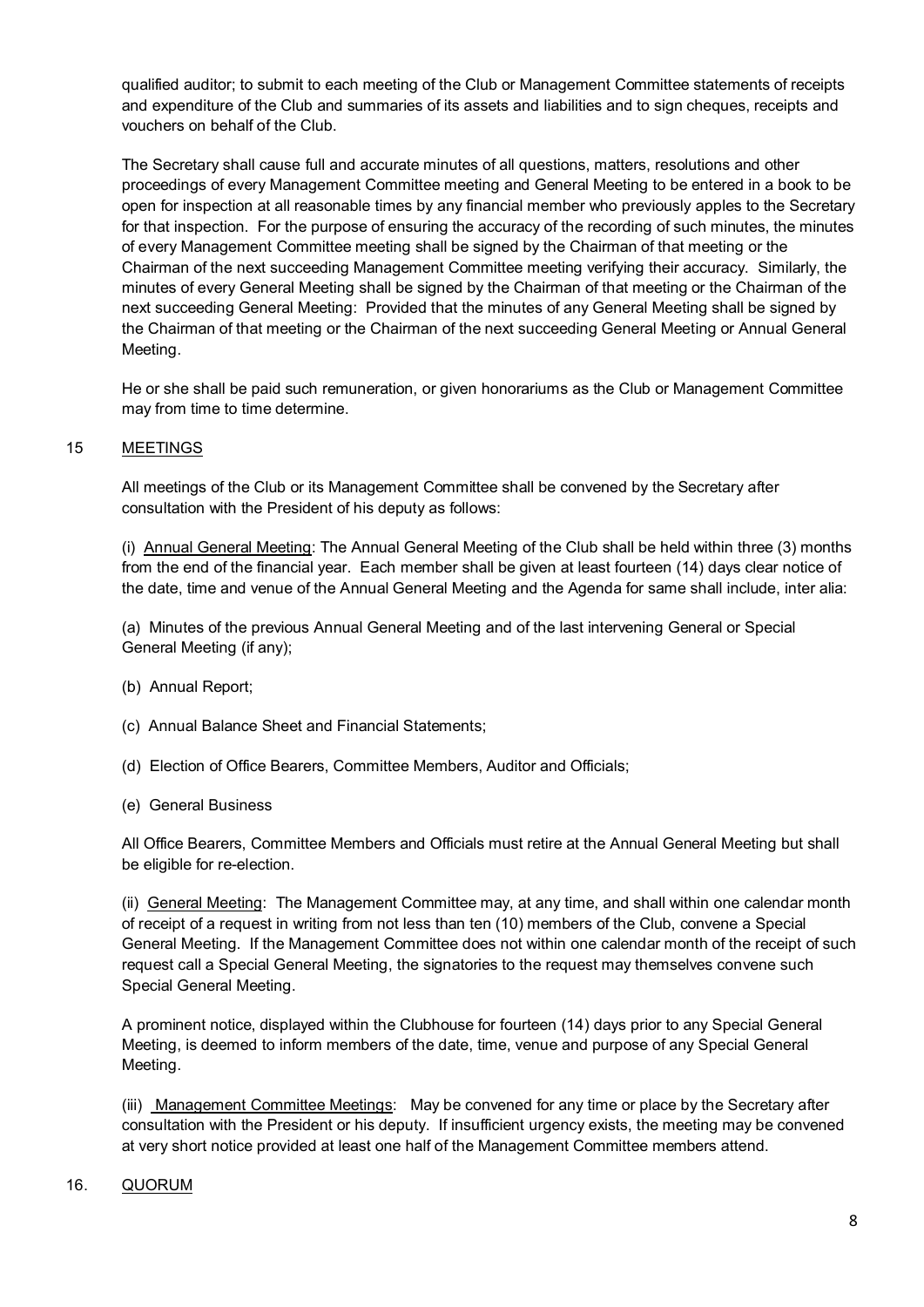No business shall be transacted by any meeting of the Club or Management Committee unless a quorum of members is present when the meeting proceeds to business. If a quorum be not present, the meeting shall automatically adjourn to a time decided upon by those present. Notices of the adjournment shall be issued to all entitled to receive them by the Secretary and the meeting shall proceed to business on resumption whether a quorum be then present or not.

The Quorums shall be:

At any General Meeting the number of members required to constitute a quorum shall be double the number of members presently on the Management Committee plus one.

At any Committee Meeting the number of members required to constitute a quorum shall be the number defined in the formula dictated at Clause 13 (3).

### 17. VOTING

(a) In all matters each financial member present at a meeting shall be entitled to one vote. A simple majority, except where otherwise stipulated herein, shall be sufficient to carry any motion

(b) The Chairman shall have a deliberate but not a casting vote, and, in the event of any equality of votes on any motion, such shall be deemed to have been resolved in the negative.

(c) The sense of all meetings shall, unless at least two members present call for a ballot or division, be determined on the voices or upon a show of hands. Unless such ballot or division is so demanded, a declaration by the Chairman that a resolution has on a show of hands been carried unanimously, carried by a particular majority, or lost, and an entry to that effect in the book of proceedings of the meeting shall be conclusive evidence of the fact.

(d) The fact that a member voted against any motion shall be entered in the book of proceedings of the meeting if the said member so demands.

(e) Proxy voting is not allowed at meetings.

### 18. MINUTES

Minutes of the proceedings of every General and Committee Meeting shall be kept and shall be signed by the Chairman of the same meeting, or by the Chairman of the next meeting of the same nature and the same, when so signed, shall be prima facie evidence of all such proceedings.

### 19. BY-LAWS

The Committee shall have the power, from time to time, to make, amend and repeal such by-laws as may be necessary or convenient for the proper carrying out of the objects of the Club.

### 20. LEVIES

A General Meeting may, from time to time, strike levies upon members of the club to meet the expenses of the Club provided that no such levy shall be struck within six months of any preceding levy and the total levies in any one year shall not exceed the annual subscription. Members who have not paid the amount of any such levy within three (3) months from the striking thereof shall cease to be members of the Club.

#### 21. SUB-COMMITTEES

Both the Club and its Committee shall have the power to set up Sub-Committees and determine their functions and may, if it thinks fit, appoint non-members to serve thereon.

#### 22. ALTERATION TO CONSTITUTION OR DISSOLUTION OF CLUB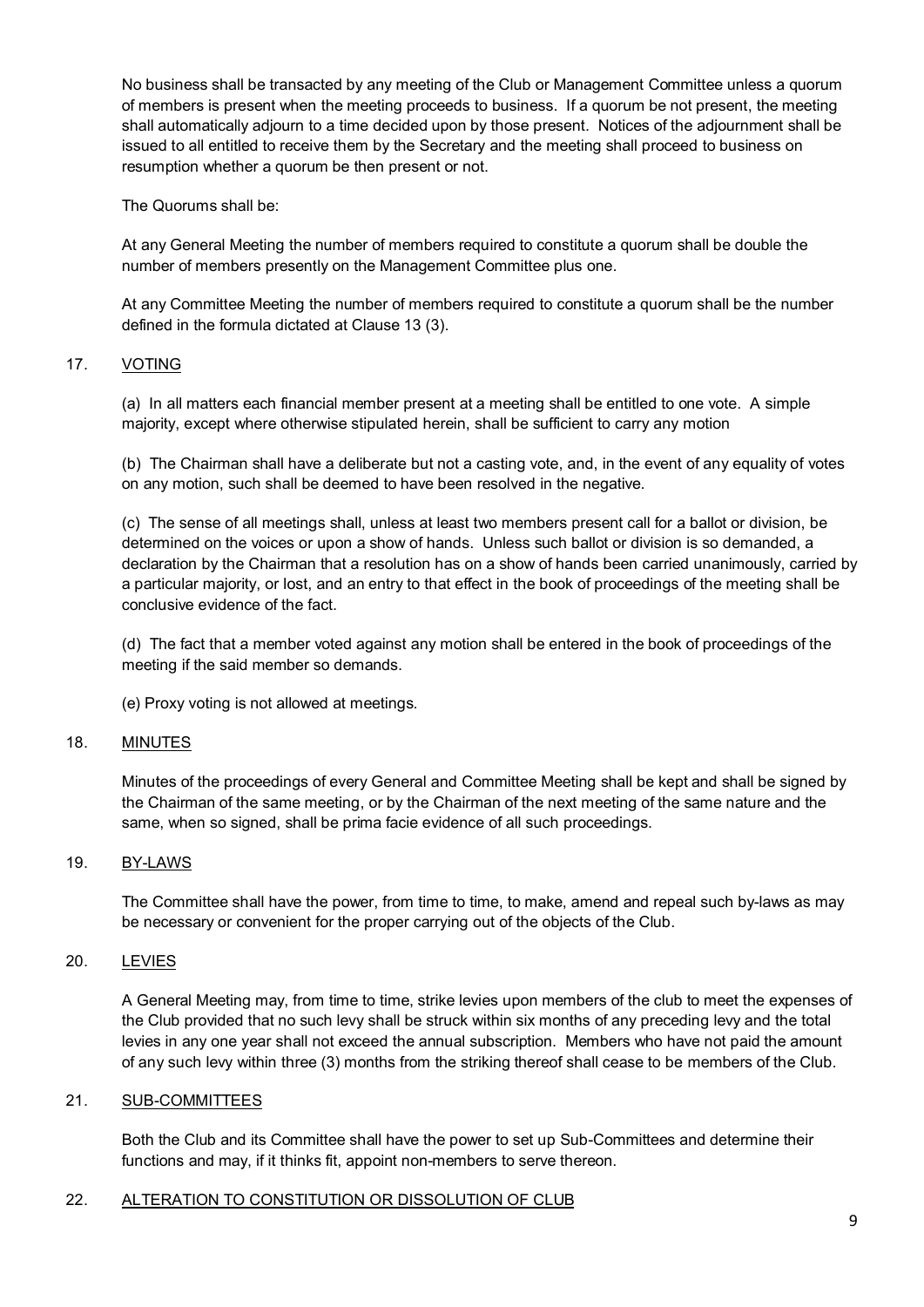Subject to the provisions of the Associations Incorporation Act, these Rules may be amended, rescinded or added to from time to time by a special resolution carried at any General Meeting: Provided that no such amendment, rescission or addition shall be valid unless the same shall have been previously submitted to and approved by the Under Secretary, Department of Justice, Brisbane.

This Constitution shall not be altered nor the Club dissolved unless not less than two-thirds of the financial members present and voting at a General Meeting called for that specific purpose cast their votes in favour of such alteration or dissolution.

If the Club shall be wound up in accordance with the provisions of the 'Associations Incorporation Act 1981' and there remains after satisfaction of all its debts and liabilities, any property whatsoever, the same shall not be paid to or distributed among the members of the Club, but shall be given or transferred to some other institution or institutions having objects similar to the objects of the Club, and which shall prohibit the distribution of its or their income and property among its or their members to an extent at least as great as is imposed on the Club under or by virtue of rule 25, such institution or institutions to be determined by the members of the Club.

# 23. CONSTRUCTION OF CONSTITUTION

If any dispute shall arise with reference to this Constitution or the construction or meaning thereof, the decision of the Committee as to the construction or meaning thereof shall be final and legally binding. The Committee may, but there shall be no obligation upon it to so do, take any such steps as it may deem fit to assist it in placing a construction or meaning upon this Constitution or upon any clause thereof.

# 24. COMMON SEAL

The Management Committee shall provide for a Common Seal and for its safe custody. The Common Seal shall only be used by the authority of the Management Committee and every instrument to which the Seal is affixed shall be signed by a member of the Management Committee and shall be countersigned by the Secretary or by some other person appointed by the Management Committee for the purpose.

### 25. FUNDS AND ACCOUNTS

The income and property of the Club whencesoever derived shall be used and applied solely in promotion of its objects and in the exercise of its powers as set out herein and no portion thereof shall be distributed, paid or transferred directly or indirectly by way of dividend, bonus or otherwise by way of profit to or amongst the members of the Association provided that nothing herein contained shall prevent the payment in good faith of interest to any such member in respect of moneys advanced by him to the Association or otherwise owing by the Association to him of remuneration to any officers or servants of the Association or to any member of the Association or other person in return for any services actually rendered to the Association provided further that nothing herein contained shall be construed so as to prevent the payment or repayment to any member of out of pocket expenses, money lent, reasonable and proper charges for goods hired by the Association or reasonable and proper rent for premises demised or left to the Association.

### 26. INTERPRETATION

The following shall have the meaning respectively assigned to them unless there be something in the subject matter or context inconsistent therewith:

(i) Words importing the singular shall include the plural and the masculine shall include feminine and vice versa'

(ii) The 'Club" means the Sunshine Coast Contract Bridge Club, established prior to its compilation of this Constitution and continued under it from the date below;